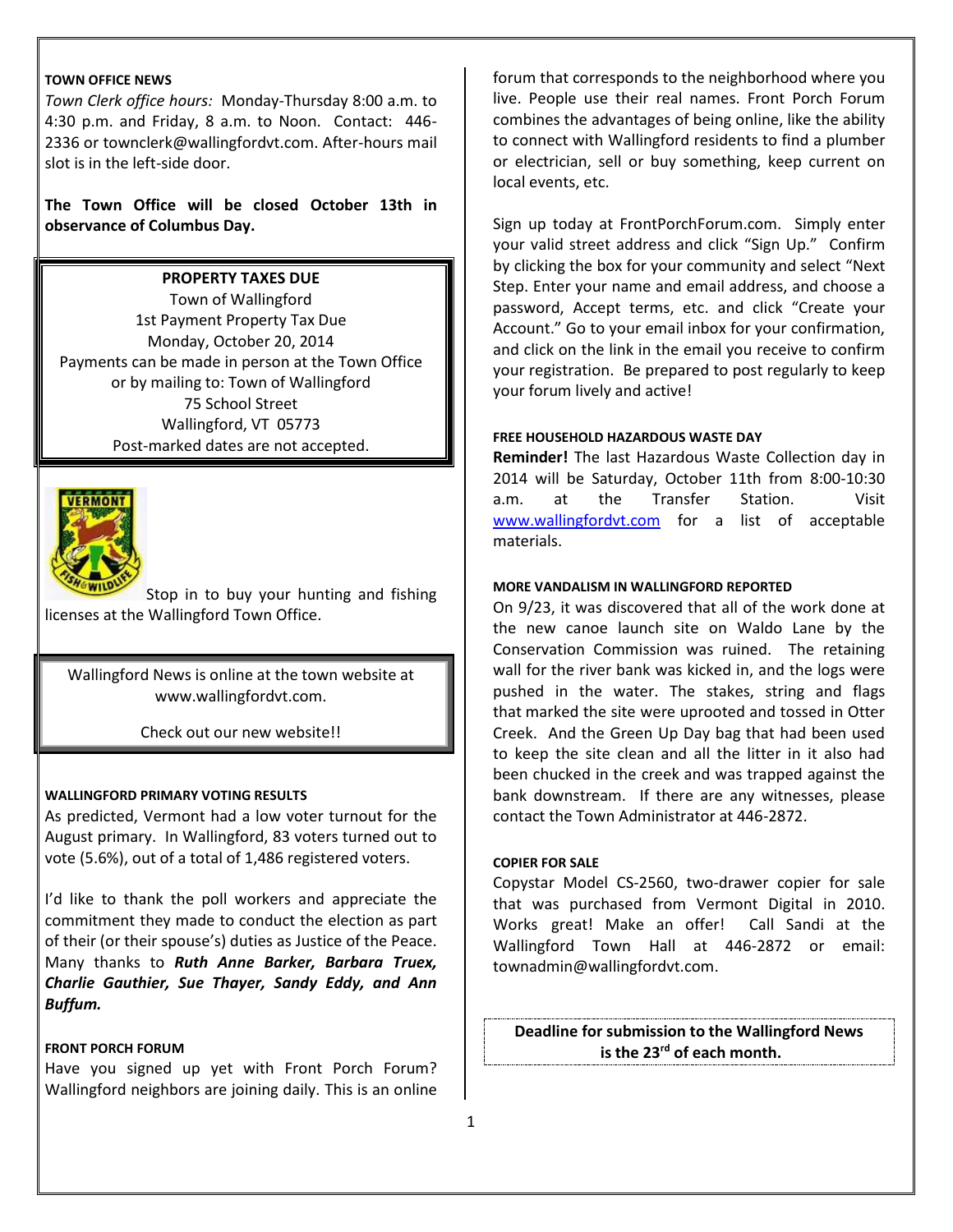#### **VACANCY**

The Wallingford Fire District #1 is currently seeking someone to fill a position on the Prudential Committee.

Anyone who resides in WFD #1 interested is urged to send a letter of interest/intent either by email or mail to: Wallingford Fire District, PO Box 87, Wallingford, VT 05773 or [wallfired1@vermontel.net.](mailto:WALLFIRED1@VERMONTEL.NET)

#### **VACANCIES - VOLUNTEERS NEEDED!**

There are vacancies on the Development Review Board, Rec Committee, Planning Commission, Energy Committee, and Conservation Commission. For more information, contact Sandi at 446-2872 or townadmin@wallingfordvt.com. Please send a letter of interest to the Selectboard at 75 School Street.

Welcome to Trisha Nash for agreeing to serve on the Recreation Committee. Trisha is also the Town's Health Officer. And thanks to Dana Jones for her service on the Recreation Committee. Welcome also to Nathan Astin for his willingness to serve on the Planning Commission.

# **NOTICE OF SALE – LITTLE RED SCHOOL HOUSE SOUTH WALLINGFORD, VERMONT**

The Wallingford School Board seeks persons interested in purchasing the property known as the Little Red Schoolhouse located on the South Hartsboro Road, (91 Homer Stone Road) in South Wallingford, VT.

Interested parties should contact David Younce, Superintendent of Schools, [dyounce@rssu.org](mailto:dcole@rssu.org) or call: (802) 775-3264 for more information.

## **NEWLY APPOINTED JUSTICE OF THE PEACE**

The Wallingford Board of Civil Authority would like to welcome Tom Truex who was duly appointed and commissioned by Governor Shumlin to complete the term of Justice of the Peace, resulting from the passing of JP Stanley "Bill" Seward in June.

Originally from Middletown, NY, Tom and his wife, Barbara, a native of St. Johnsbury, moved to Wallingford in 2006. Following his military service, including a tour in Vietnam, Tom graduated college and received an appointment to the Vermont State Police. During his 26-year career, he served as a major crime investigator for 21 years, retiring in 1998.

Together, he and Barbara started a consulting business for insurance companies specializing in fire investigations. After 10 years they both decided to retire.

As a Wallingford resident, he previously was a member of both the volunteer fire department and Rotary continuing to help as needed. Currently he serves as Commander of American Legion Post #52 in town. As a couple, Tom and Barbara have worked with foresters to improve their properties and now operate a Certified Tree Farm. They are extremely involved with the First Congregational Church in Wallingford, each serving in many capacities. They are both dedicated to giving back to a community that is so gracious and welcoming. Any spare time for Tom is devoted to restoring antique fire trucks. They have both assisted in town elections in the past as well.

The Board of Civil Authority certainly has an excellent addition to its ranks and the voters of Wallingford should be grateful for Tom's tireless energy and dedication to community. Tom has placed his name on the November ballot for JP with hope that you will return him in that capacity.

## **THE SALVATION ARMY**

The Salvation Army, an international movement, is an evangelical part of the universal Christian Church. Its message is based on the Bible. Its ministry is motivated by the love of God. Its mission is to preach the gospel of Jesus Christ and to meet human needs in His name without discrimination.

If you know of people or families with temporary or emergency needs in the towns of Wallingford, Cuttingsville, Healdville, Shrewsbury, Belmont, Danby or Mt. Holly, please contact Town Clerk Julie Sharon at 802-446-2336.

#### **PROPERTY TRANSFERS**

Seller: Heritage Family Federal Credit Union, Buyer: 48 Church St Wallingford LLC, 48 Church Street, Assessed value: \$148,500; Purchase price: \$75,000 (foreclosure).

Seller: John Picyk, Buyer: James Vartanian, 173 Wallingford Pond Road, Assessed value: \$249,400, Purchase Price: \$195,000.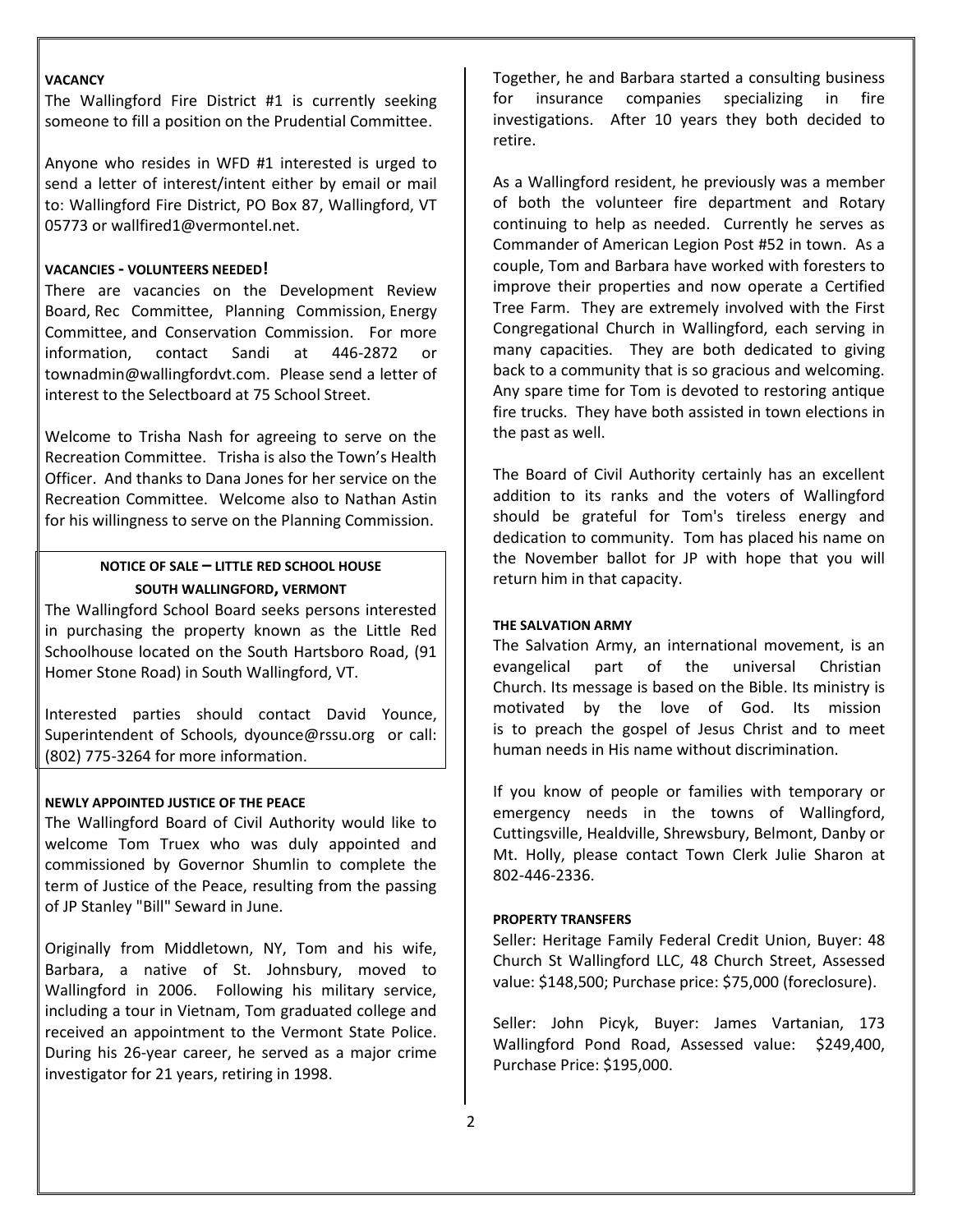Seller: H. Vaughan Griffin, Buyer: Lane Tifft & Jennifer Rocque-Tifft, 1064 Church Street, Assessed value: \$173,200, Purchase Price: \$100,000.

### **ZONING PERMITS ISSUED**

Stanford Taylor, 4234 West Hill Road, replace mobile home.

Peter & Pamela Pinto, 1051 Dawson Hill Road, new single-family residence.

Justin Filskov, 4880 Rt. 140W, new driveway.

*{Please note that these meeting minutes are a brief summary and are not the final approved version.}* 

## **SELECTBOARD**

**09/08/14.** Present: N. Tift, M. Tessier, T. Phillips, R. Regula, and G. Fredette

The Selectboard discussed whether to file an insurance claim for the vandalism done at the rec field. Possible security measures were discussed.

The Board accepted the price for Cargill winter salt at \$76.02 a ton, a significant increase over last year.

The board discussed the recommended placement of the above ground fuel storage tank at the town garage.

S. Switzer and R. Regula volunteered to attend the annual business meeting and VLCT Fair October 9 in Essex Junction.

Trish Nash was reappointed as Health Officer for a three-year term.

The board acknowledged Dana Jones' resignation from the recreation committee. Trisha Nash was appointed to the recreation committee.

Road Commissioner P. Baker reported on sand hauling, replacement culverts for Haven Hill and Sugar Hill Roads, the status of the reconstruction of Hartsboro Road and the upcoming paving, the removal of the contaminated soil at the underground fuel storage tank, the repaired catch basin project near the fire station.

Amy Gilbert was given approval to move the snow plowing turnaround on Van Wyck Road.

There was discussion about the size of a culvert to be installed on a Maranville Road property.

Delinquent Tax Collector Lee Perry reported on the upcoming tax sales for six properties. The Town will bid on two properties if necessary.

The board reviewed a document provided by VLCT outlining insurance requirements for anyone who does work for the town.

Kate McClallen was appointed to the conservation commission.

The board considered options for increasing late fees rather than issuing municipal tickets on dog registrations.

New street signs, to meet federal requirements that have been purchased recently will be installed as soon as possible.

The board took no action on Unison's request to purchase the cell tower lease.

There was a discussion regarding the recent vandalism at the transfer station and the theft of redeemable bottles as well as copper from air conditioners.

The board was informed town auditors had reviewed FY'14 finances and reported all was in order.

The board had no response to Frank Chapman's concerns regarding Mitchell Road and being able to remove timber from his property.

The board was made aware of flag football games and practices at the recreation field.

G. Fredette mentioned wood chips were used at the pavilion in Fair Haven and thought the town should consider for the Elfin Lake pavilion.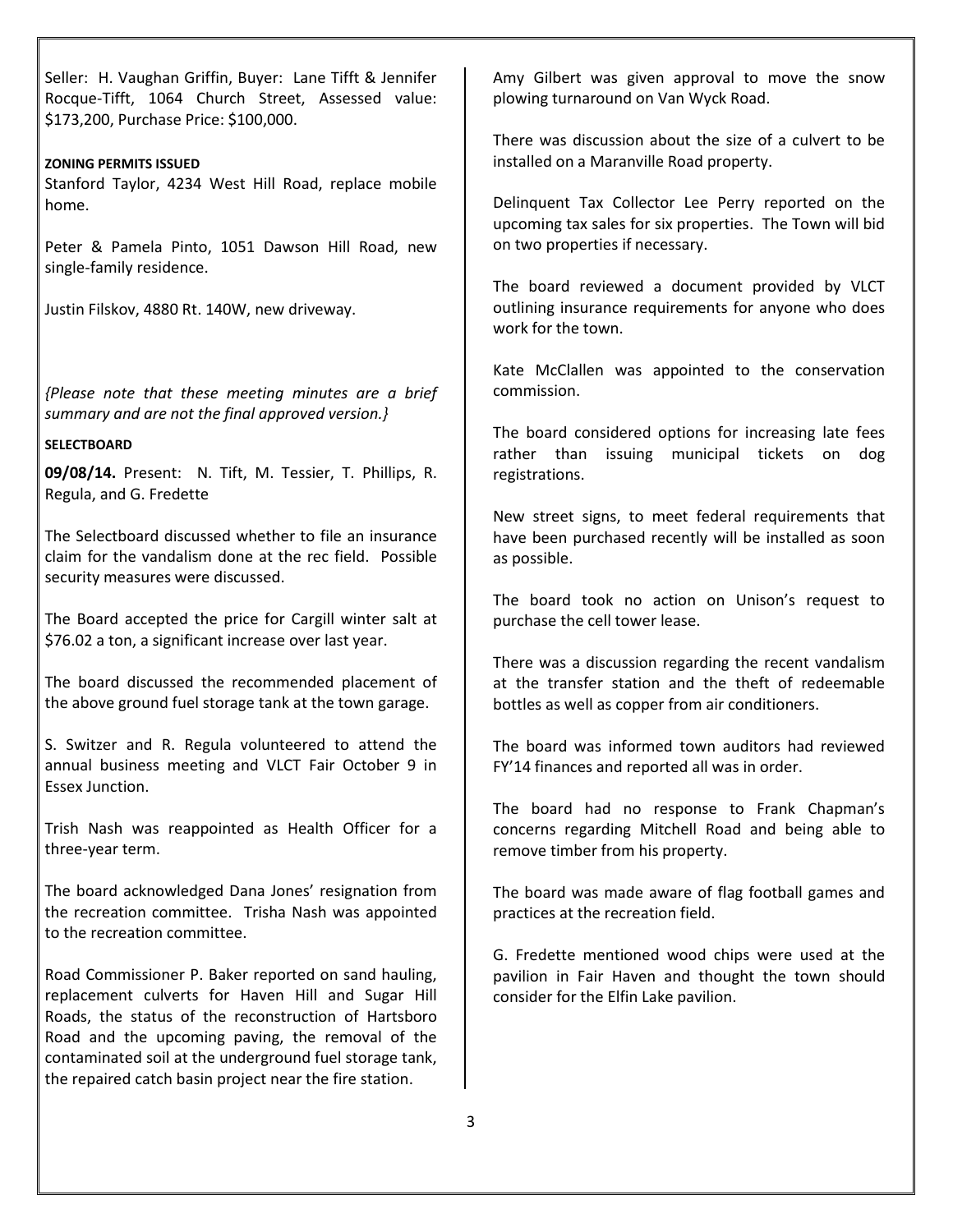**09/22/14.** Present: N. Tift, R. Regula, T. Phillips, and G. Fredette

The Wallingford Fire Dept. was given approval for a coin drop to be held October 11<sup>th</sup>.

The Board approved the designation of a physician for non-emergency workers' compensation injuries at the recommendation of VLCT.

The Board declared October 3rd as Bethany Bosch Day, a Wallingford resident who recently swam the English Channel.

Dog licensing fees will be \$10 (fixed) and \$14 (not fixed) by 4/1, and \$15/\$21 afterwards in an attempt to get more dogs licensed by 4/1 and avoid issuing municipal tickets.

Bus Stop Ahead signs will be installed on Route 140W.

Due to the recent cost of the vandalism done at the Transfer Station (\$500) in order to steal the returnable bottles collected for the Four Winds Program at the elementary school, the Board discussed other options/locations to collect these bottles.

#### **ENERGY COMMITTEE**

Read them online at [www.wallingfordvt.com,](http://www.wallingfordvt.com/) Energy Committee.



# **Help your community – Help yourself**

Volunteer to Work at Stone Meadow Recreation Area. Contact a Conservation Commission member for details.

#### **CONSERVATION COMMISSION**

**08/25/14.** Present: C. Macleod, M. Pramuk, D. Klock and R. Nimtz

John and Kate McClallen attended the meeting, as well as, volunteered for our last work day. Kate has volunteered to be on the Commission and John will be a faithful worker.

Work performed in August at Stone Meadow was discussed. Repairs needed were also discussed.

The new Canoe/Kayak launch will continue to be worked on.

No progress has been made on a proposed dog park.

Marc attended the last Selectboard meeting for discussion on the recent vandalism.

Plants and trees are growing vigorously in the meadow; therefore, John McClallen will mow it.

#### **PLANNING COMMISSION**

**09/15/14.** Present: A. Tiplady D. Farmer & J. Burkett

Ed Bove presented an updated draft of suggested changes to present zoning, reflecting Planning Commission discussions in the July and August meetings. Review continued; addressing uses and setbacks for the Multiple Residential, Neighborhood Commercial and Industrial zoning districts.

Initial discussion on sign regulation followed. There was some consensus that Sign Rules would be included in the Article for General Requirements; and that further details of permitted sign size and design for EACH ZONING DISTRICT would be clarified in the Article for Specific District Regulations.

Ed Bove presented a draft zoning map of the Township, which depicted certain discrepancies identified by RRPC between present and official zoning maps, and the narrative description of zoning district boundaries. This situation could result in future zoning regulation and enforcement problems, and should be reconciled.

#### **PRUDENTIAL COMMITTEE**

**08/27/14.** Present: S. Sendra, A. Sharp, and K. Stocker

Some of the firemen came to ask how the Board felt about disbanding the Wallingford Volunteer Fire Dept. Stephane explained that it would relieve them from conducting fundraisers so they could devote more time to training. Scott said that this decision would have to come from the fire dept. but the Prudential Committee would be behind them.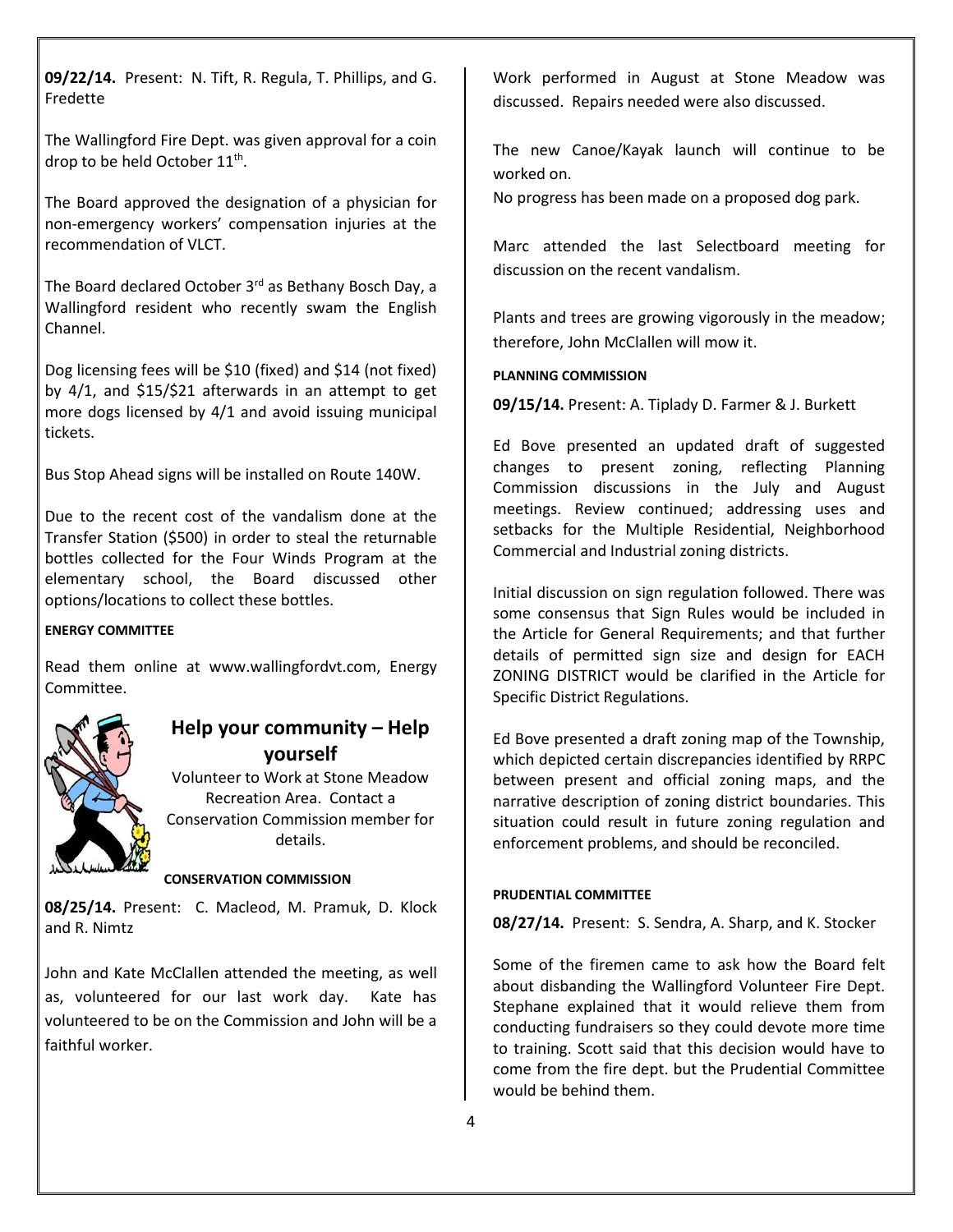The work on the Ordinances was tabled until the next meeting.

Maureen reported that a fire hydrant was installed at the school with a valve so just the school could be shut down if needed. Alicia stated she was not happy to find that they had dug up her lawn without her knowledge. Scott apologized and said he would contact Chris to have the lawn repaired over the weekend.

Maureen asked if the two September meetings should be changed as she will be on vacation the second meeting. The board agreed to hold just one meeting in September.

**09/10/14.** Present: S. Sendra and A. Sharp

The board worked on updating the ordinances and will continue at each meeting until they are completed.

The board extended the application deadline to October 8th for Prudential Committee candidates, at which time they will decide on someone and send it to the Selectboard for final appointment. Alicia will be leaving at the end of October.

The monthly Financial Statements were reviewed and signed off on.

Maureen informed the board that the Mobile gas cards used for mowing at the lodge and sewer plant no longer work as the station has switched to Citgo gas. Since it is end of mowing season, she will purchase a gas card for use to finish the year.

## **No meeting held 9/24/14.**

## **WALLINGFORD ELEMENTARY SCHOOL**

**8/18/14.** Present: K. Fredette, S. Pytlik, J. Rodgers, and P. Rondinone

Ken advised that he had signed the contract with Wright Construction.

The board discussed the contents of the LRS. The toys will be sold and/or donated Samantha Spoth's name to either the Winter Sports Committee or the Girls on the Run. They also agreed to offer the All Star Daycare the

playset that is in the yard. The playset was donated for use by the community children, and it being at the daycare will continue to fulfill the intent of the donation.

Current enrollment (as of 8-15-14) is: 139. Preschool= 21 (9- 3/4 and 12 -4/5), K= 21, 1st = 12, 2nd = 24, 3rd **=** 16,  $4^{\text{th}} = 16$ ,  $5^{\text{th}} = 15$ ,  $6^{\text{th}} = 16$ .

A second letter was received from the Barrows about the Little Red School House.

The board considered a request by a Wallingford parent to send their child to the Mount Holly preschool. David will look into it further.

The board discussed sending out the facilities information letter to all mail recipients in Wallingford, in addition to posting it to Facebook and Front Porch Forum.

**9/16/14.** Present: K. Fredette, S. Pytlik, T. Lidstone, and P. Rondinone

Gary met with Jay, Ralph and Wright Construction to develop a plan for the work which could occur during the school year. The roof is scheduled for Sept. 17-19. Some classrooms will be moved temporarily. The plumbers have also started working on the gym ventilation.

The principal's report was received. The current enrollment is 143. Preschool=21 (9-3/4and12-4/5), K=21,1st=12, 2nd=25, 3 rd **<sup>=</sup>**16,4th =16,5th =16,6th=16.

A meeting will be held soon for the Winter Sports Program Committee to make plans.

D. Younce will continue to work with the prospective buyer to come to an agreement for board approval of the Little Red Schoolhouse.

The Board discussed setting up a Food Program Committee, hopefully with parental involvement.

The board looked over the financial report with RSSU Business Manager Stan Pawlaczyk. The board asked for a simplified report.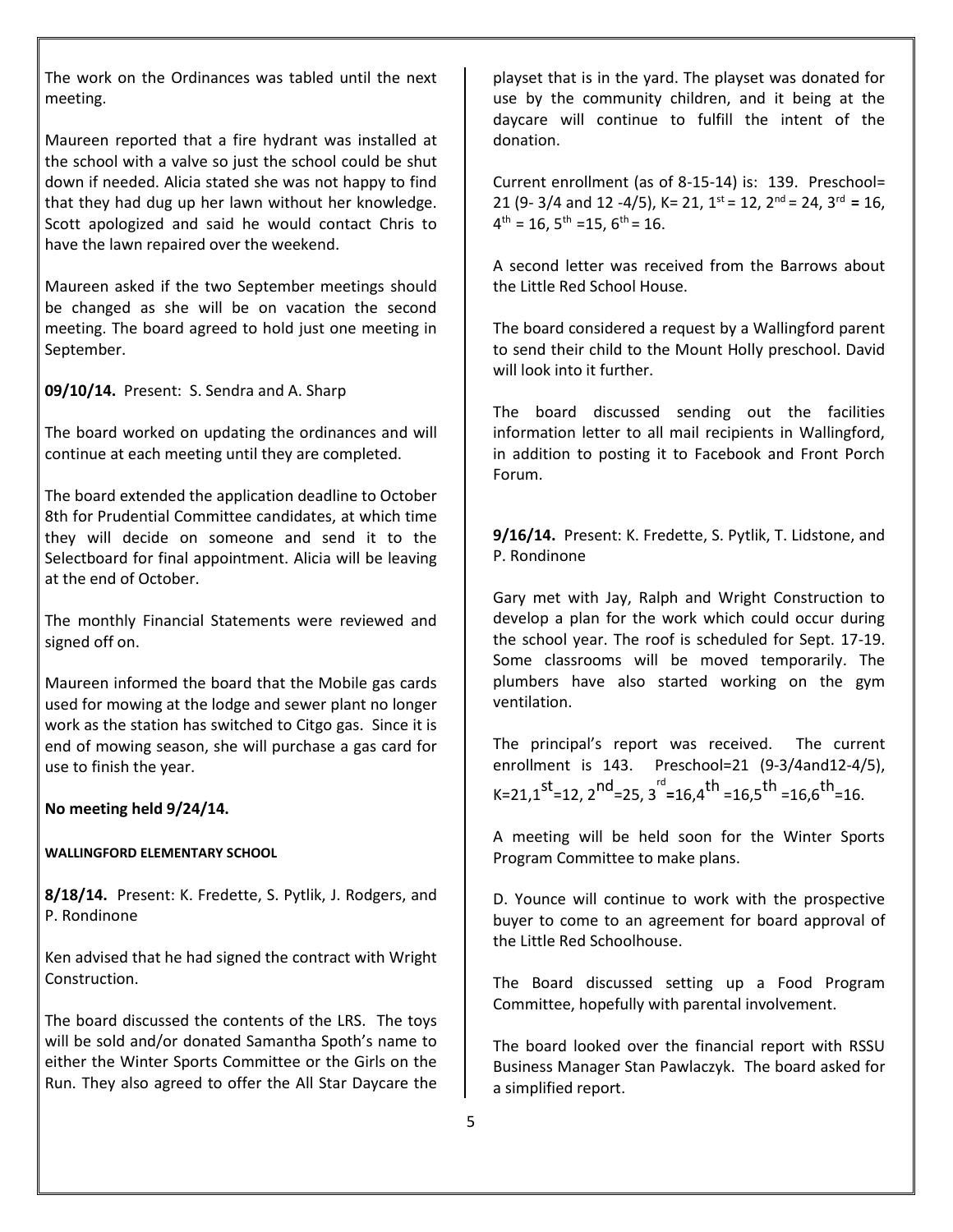Transportation: There was a brief discussion about riding times on buses.

### **WALLINGFORD SENIORS**

Foot and blood pressure clinic on Wednesday, October 1st at 10:30 a.m. at the Wallingford House.

Remember the Seniors' lunch every Monday at Noon at the Rotary. Contact Linda Weightman at 446-2301.



# **RSVP Bone Builders**

**at the Gilbert Hart Library Tuesday & Thursday at 8:30 a.m.** 

#### **THE GILBERT HART LIBRARY**

Beautiful autumn days, chilly autumn nights...perfect for snuggling up with a great book! The library celebrates the month of mystery, suspense and thrillers by offering lots of titles to chill your spine and increase your heart rate. For the kiddos, there are plenty of picture books highlighting the change in seasons and ways we celebrate in New England (think apples and pumpkins AND woodpiles!).

This month the Friends of the Library are your hosts for a dinner fundraiser on the 18th. Wednesday, October  $22<sup>nd</sup>$  at 3:30 p.m., our book discussion will focus on the title, Suite Française. Copies of the book are currently available and everyone is welcome to join us even if you have read the book some time ago.

And at the end of the month, we will be holding a special storytelling event afterschool in honor of the spooky season. Watch for details. The event will be either 10/28 or 10/29, beginning at 3:30 p.m. and appropriate for elementary ages.

More and more folks are turning to their e-readers and i-pads and the library participates in Listen UP Vermont!, a site where you can download books, including audiobooks to your devices...should you require any assistance getting started with this do not hesitate to contact Wendy. Individual tutorials are even available by appointment. Reach her by phone or at the library e-mail[: ghlib@comcast.net.](mailto:ghlib@comcast.net)

| <b>Library Hours</b> |             |
|----------------------|-------------|
| Tues:                | $10 - 5:00$ |
| Wed:                 | $10 - 8:00$ |
| Thurs & Fri:         | $10 - 5:00$ |
| Saturday:            | $9 - 12:00$ |

### **HART LINES**

As fall arrives, so do our expectations for our annual fund-raising dinner at the Rotary Building continuing with our ethnic emphasis, this year's offering is from Eastern Europe. Beef Stroganoff and Noodles is the main event, paired with broccoli and carrots, dill pickles, pickled beets, dark bread, apple cider, and apple cake for dessert. A vegetarian entrée will also be available. Do put the date on your calendar: October 18, 5-7 p.m., a Saturday. Cost of the dinner will be \$12.00 for adults and \$6.00 for those 12 years and under.

At our recent meeting, we also set some dates for our whist parties, which are set for Friday afternoons at 1:00 p.m. from now through spring. October  $10<sup>th</sup>$  and 24<sup>th</sup> are the latest dates on the calendar.

We also plan to show the Vermont Movies: Freedom and Unity this fall. It comes in six parts, and we plan to show the first part at the Town Hall on November  $16<sup>th</sup>$ at 2:00 p.m. It is a Sunday afternoon showing, and we will find out at this first showing what future times and dates may be the best for those interested.

Also arriving this fall is the series of lectures called First Wednesdays. These are all held at the Rutland Library at 7:00 p.m. The October  $1<sup>st</sup>$  lecture will be by Jule Emerson on The Costumes of Downton Abby. If you have watched this series, you have seen a parade of interesting fashions to be curious about. More programs in this lecture series are listed in the Vermont Humanities booklet on the Library bulletin board.

I have also been asked to remind you that we collect the coupons for education from assorted grocery items. Bring in what you save and we will find a place for them.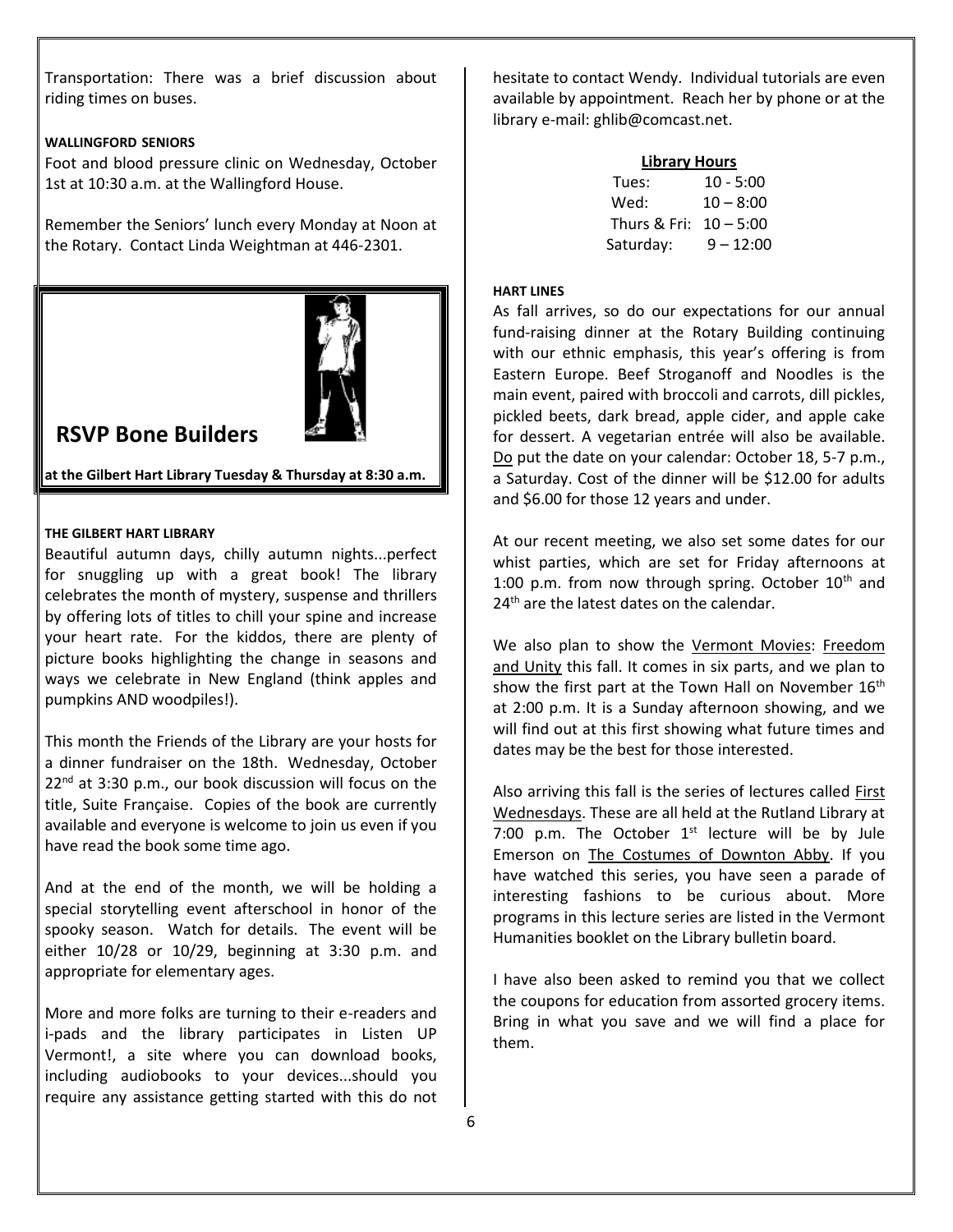Meetings of the Friends are still on the second Wednesday of the month. But we now meet at 1:00 p.m. which works better for most members. Hope to see you on October  $8<sup>th</sup>$  when we consider the holidays, among other events.



#### **WALLINGFORD HISTORICAL SOCIETY**

September  $30<sup>th</sup>$  at 7 p.m., please join us at the museum. Local author Gary Shattuck will talk about Lt. Alexander Miller of Wallingford and his wife Lucretia. Gary has done a lot of research on this family and will share his information. Please join us upstairs at the Wallingford Town Hall.

For more information on upcoming programs, membership opportunities, publications and photo galleries, visit our website at[:](http://wallingfordhistoricalsociety.wordpress.com/) [http://wallingfordhistoricalsociety.wordpress.com](http://wallingfordhistoricalsociety.wordpress.com/) or contact President Joyce Barbieri at 446-2614.

**EVENTS FOR THE MAPLE VALLEY GRANGE # 318 ON ROUTE 7 IN SOUTH WALLINGFORD**

~~~~~~~~~~~~~~~~~~~~~~~~~~~~~

Every Thursday Martial Arts at 6:30 p.m.

Hall Rental -- \$150 plus \$50 deposit. Contact Beth Sheehe at 342-6070.



Bingo on the 1st and 3rd Wednesdays of each month. Doors open at 5:00 p.m.; games start at 5:45 p.m. Come and support your local grange. Any questions, please call 802-342-6070.

#### **THRIVE CENTER OF THE GREEN MOUNTAINS**

Sunday, 9/28 ~ Energy / Reiki Share, 5:00 PM - 6:30 PM

For more information, contact Thrive Center of the Green Mountain at 68 South Main Street, Wallingford, VT 05773, 802.446.2499 - www.thriveinvermont.com.

#### **WALLINGFORD VOLUNTEER FIRE DEPARTMENT NEWS**

Jr. Firefighters – Age 13-18 – Senior Firefighters – Age 18 - ? *We will train.* Volunteers needed -- Age 13seniors for work details, etc. Contact John Thomson at 353-0996 for details.

Seniors are certainly welcome to join. Contact Charlie Gauthier at 353-0996.

**BURIAL LOTS FOR SALE**

By Time Sale; Interest Free GREEN HILL CEMETERY South Main Street ~ Wallingford, VT Call Charles Gauthier at 802-353-0996.

Terms: 20% down; balance paid in 10 monthly payments. Deed will be written when last payment is made. If APPLICANT FAILS TO MAKE FINAL PAYMENT AS AGREED, APPLICANT WILL FORFEIT 20% DOWN PAYMENT. ANY ADDITIONAL MONEY PAID WILL BE RETURNED TO APPLICANT.

**CONSTABLE NEWS – ON FACEBOOK AT** "Wallingford Constables Office." *Jerry Tift, Constable 802-353-2378*

#### **GMP ALERTS CUSTOMERS TO PHONE SCAM**

Green Mountain Power reported today that several of its customers have received phone calls from persons claiming to be associated with GMP threatening immediate disconnection of service and it urged customers to be very cautious.

"GMP follows a very clear process when working with customers regarding paying past due bills," said Dorothy Schnure, GMP spokesperson. "We work closely with customers to help them find ways to pay their bills. Calls demanding immediate payment and threatening disconnection are clearly a phone scam."

Scams have been reported from residential and commercial customers. The caller claims to be representing GMP or GMP Credit Department and threatens immediate disconnection of service if the customer does not pay their past due account balance by releasing credit card information to the caller or paying their bill by means of a money card, most often a Green Dot MoneyPak Card, or other alternate payment mechanism.

Customers should not provide any caller with personal information, including account and credit card numbers. If a call is questionable, they should report to the police and the Vermont Attorney General's office the incident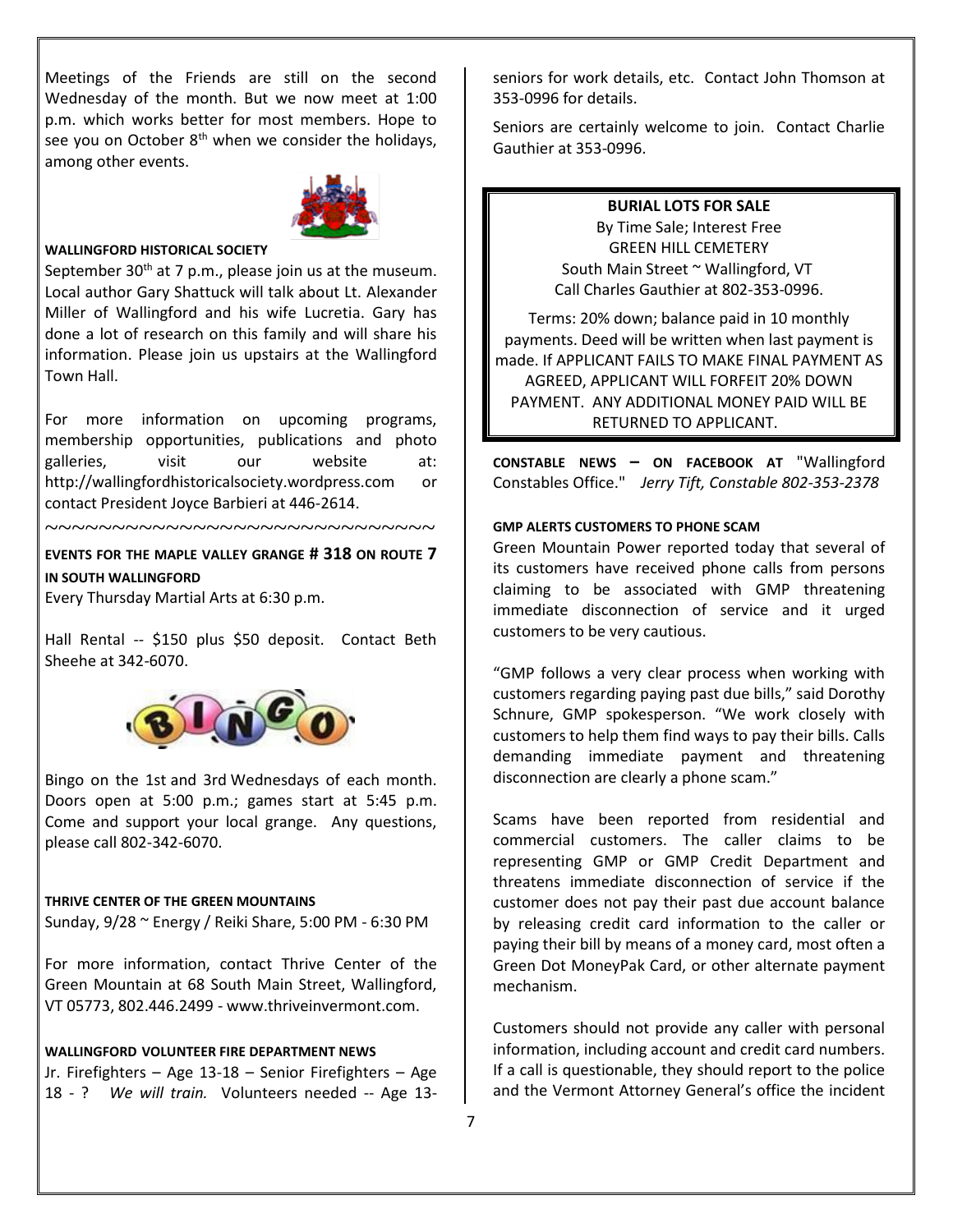and any information such as the phone number called from in order to track the caller.

"We've heard about this and similar scams from utilities across the country, and it seems to be increasing. We urge our customers not to give their information to anyone who claims to be GMP and threatens immediate disconnection. If they have a question to be resolved, they can initiate a call to us to ensure their information remains safe," said Schnure.

#### **PHONES DOWN, HEADS UP!**

#### By: Tammy Heffernan, Esq.

Chances are that as of October  $1<sup>st</sup>$ , you will hear and see this phrase a lot. October  $1<sup>st</sup>$ , Vermont joins fourteen other states around the country in banning the use of handheld cellphones, laptops, music players and other portable electronic devices while driving. Gone will be the days of grabbing your phone to make a call while you are driving to work, the grocery store or to pick up kids from school. While many of us may think that this "multitasking" is a productive use of our time and be annoyed or downright angry about the new law, there are some hard facts that may make you think twice.

Distracted driving by talking on a cell phone makes a driver four times as likely to crash and texting while driving can increase that risk even more, making a driver 23 times as likely to crash. We often forget what we were taught in driver's education, that driving a motor vehicle is a very big responsibility. As drivers, we have our lives, the lives of our passengers and the lives of the other folks driving around us on the road and pedestrians at stake when we turn the key in the ignition. Driving deserves our full and complete attention. It is important that we remember that the phone call can really wait and if it can't pull over to the side of the road and take or make the call… and then continue on to your destination.

The new law does not prevent you from talking on the phone in your car while you are driving as long as you follow the requirements of the new law. The only exception to the law is making a call in an emergency to police or emergency personnel, such as 911.

#### What you need to know:

1. Your phone must be secured in the vehicle as of October 1st. It can be secured in a mount which can be placed anywhere in the vehicle with the exception of the windshield, it can be in your purse or your pocket or in the glove compartment. It just cannot be in your hands.

2. You are allowed to use your hand to activate or deactivate the speakerphone feature on your phone but you have to use a hands-free method of talking – such as using speakerphone, a headset or the Bluetooth feature of your phone, which allows your call to be taken over the internal speakers of your vehicle.

3. You are still allowed to use the GPS feature of your phone under the new law.

4. If your vehicle or your phone is not equipped with Bluetooth capability, you can still talk hands-free by buying and using a simple headset with a microphone. These are relatively inexpensive and can range from the traditional headset that goes over your head to the earbud headsets that are secured in your ear canal.

5. Fines for violating the new law are quite steep. A first offense can range from \$100 to \$200. Fines for a second or additional violation during any two year period ranges between \$250-\$500.

6. If you are caught using your cellphone in a work zone where workers are present, in addition to the fines mentioned above, you also face two points on your license for a first offense and five points for any subsequent offense. There are no points for offenses that do not occur in a work zone.

Regardless of using hands-free technology, it is important to remember that junior operators in Vermont are never allowed to use a cellphone while driving unless they are calling the police or emergency personnel.

# **FLU SHOT CLINICS – RAVNA**

The 2014 Flu Clinic Schedule is set. Call their Flu Hotline at 770-1574 for clinics and information, or visit [www.vavnah.org.](http://www.vavnah.org/) A clinic will be held in *Wallingford* on October 7<sup>th</sup> at St. Patrick's Church on North Main Street from 9 a.m. to Noon.

## **WHAT LIES UNDER YOUR HOME?**

## What is radon gas?

Radon is a naturally occurring radioactive gas. Radon has no color, odor or taste and results from the decay of uranium, which is a radioactive element found naturally in the earth's crust. Over billions of years, uranium decays into radium, and eventually, radon.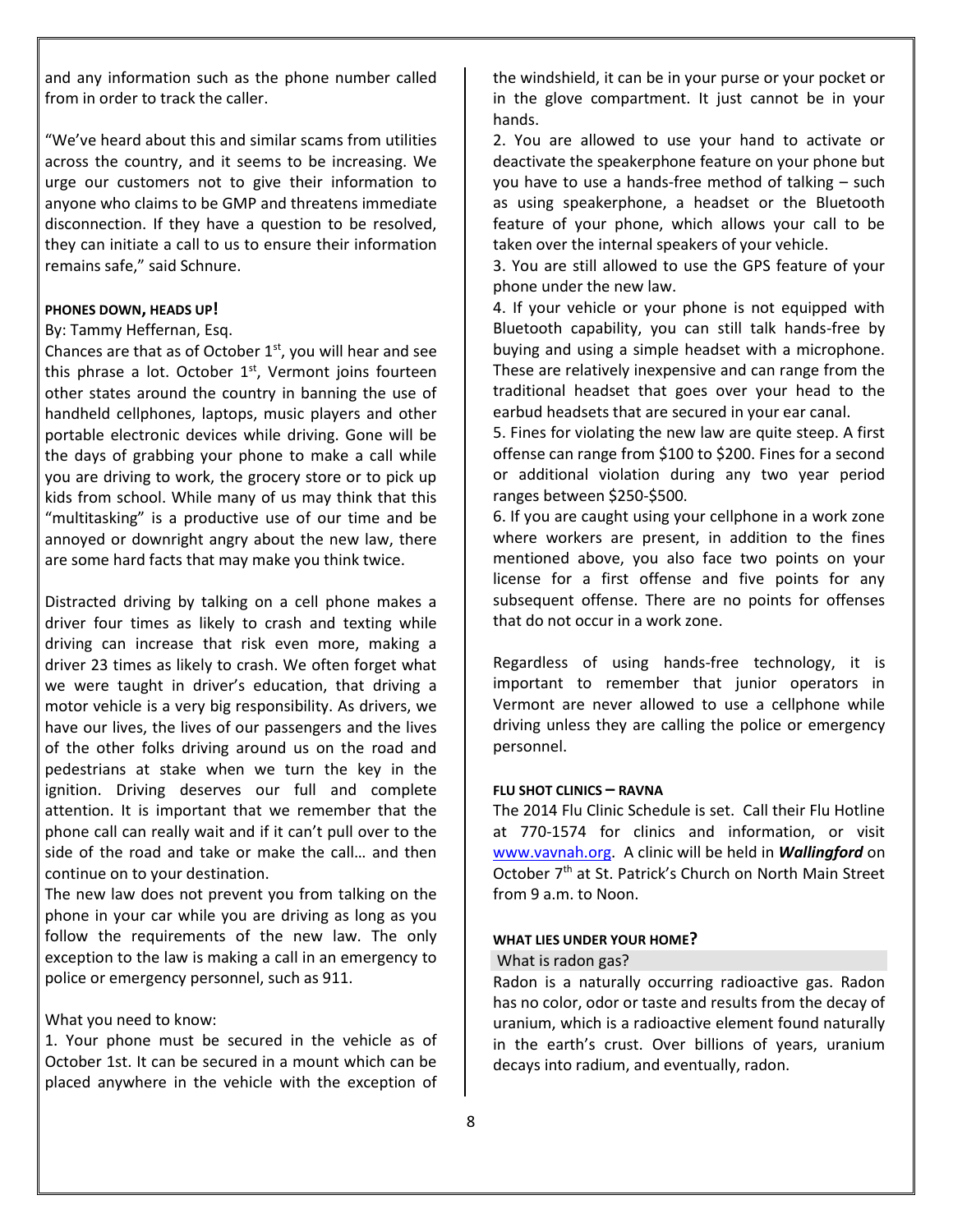What are the health effects of exposure to radon in a home?

There are no known health effects connected with brief exposure to radon. However, over a lifetime, breathing air with too much radon increases a person's risk of getting lung cancer. The risk is increased even more for a smoker exposed to radon.

According to a report by the National Academy of Sciences, radon is estimated to cause between 15,000 and 22,000 lung cancer deaths per year. It is the second leading cause of lung cancer after smoking.

One in 8 homes in Vermont has elevated levels of radom. Request a free kit today. By phone: 1-800-439- 8550; or email: [radon@state.vt.us.](mailto:radon@state.vt.us) Sponsored by the Vermont Department of Health.

#### **RENTAL SOUGHT**

I'm inquiring for a Federal Judicial employee who lives in Williston but works in Rutland. She is looking for a place to stay three nights a week -- Monday, Tuesday and Thursday. She is 57, married (but will be staying here alone), very neat and clean, does not drink or smoke, exercises a lot and will soon be training to be a certified yoga instructor. Do you know of anyone who goes away for the winter that would entertain the idea of her house sitting for them over the snowy months? Please email me at townclerk@wallingfordvt.com. Thanks. *Julie Sharon, Town Clerk & Treasurer*

## **A MESSAGE FROM THE VERMONT DEPARTMENT OF FINANCIAL REGULATION CONSUMER SERVICES DIVISION**

"Hello! Do you know what the Consumer Services Division does for Vermont consumers?"

The Consumer Services Division is here to assist consumers with a variety of insurance problems such as claims or coverage issues. Insurance is often misunderstood and confusing; we are here to help sort these problems and to help resolve or to create an understanding of what can or cannot be done.

A complaint can be filed through our Insurance Complaint Portal which is user friendly. Following is the link to the Complaint Portal:

# [\(http://www.dfr.vermont.gov/insurance/insurance](http://www.dfr.vermont.gov/insurance/insurance-consumer/file-insurance-complaint)[consumer/file-insurance-complaint](http://www.dfr.vermont.gov/insurance/insurance-consumer/file-insurance-complaint) )

If the internet is not an option, Complaint forms can be obtained from us and can be either mailed or faxed to us. For help, we can be reached by phone, fax, US mail or internet:

1-800-964-1784 Toll Free 1-802-828-3302 Local 1-802-828-1446 Fax [DFR.insuranceinfo@state.vt.us](mailto:DFR.insuranceinfo@state.vt.us) email

Our address is: Department of Financial Regulation Consumer Services Division, 89 Main Street Montpelier, VT 05620

### **ENERGY AUDITS ARE STILL ONLY \$100**

Weatherize your home now since the energy audits are still \$100 and there is an extra \$500 bonus in addition to the other incentives you may be eligible for if you weatherize this year.

Efficiency Vermont is pleased to be offering an extra \$500 bonus incentive to Home Performance with ENERGY STAR and Building Performance participants, for a limited time only. The bonus is available for projects completed between July 15th and December 15th, 2014. Customers will need to complete all work and receive a "test-out" audit from their contractor by December 15th. Participants will have until December 31st to return their incentive claim documents to Efficiency Vermont.

Call NeighborWorks today and find out more and join your neighbors so that you will have a warmer house and save money! If you would like to schedule a home energy audit, call 802-438-2303 ext. 227 or visit www.heatsquad.org. If you receive a loan from NW, there is a new program. Green Mountain Power customers can now choose to repay home energy efficiency loans on their monthly GMP electric bill, thanks to a partnership with NeighborWorks of Western Vermont. This partnership leverages GMP's billing system with nonprofit NeighborWorks' revolving loan fund. The on-bill service allows GMP customers to make energy improvements to their homes with the help of a loan from NeighborWorks and make their monthly payments when they pay their GMP bill. The program is